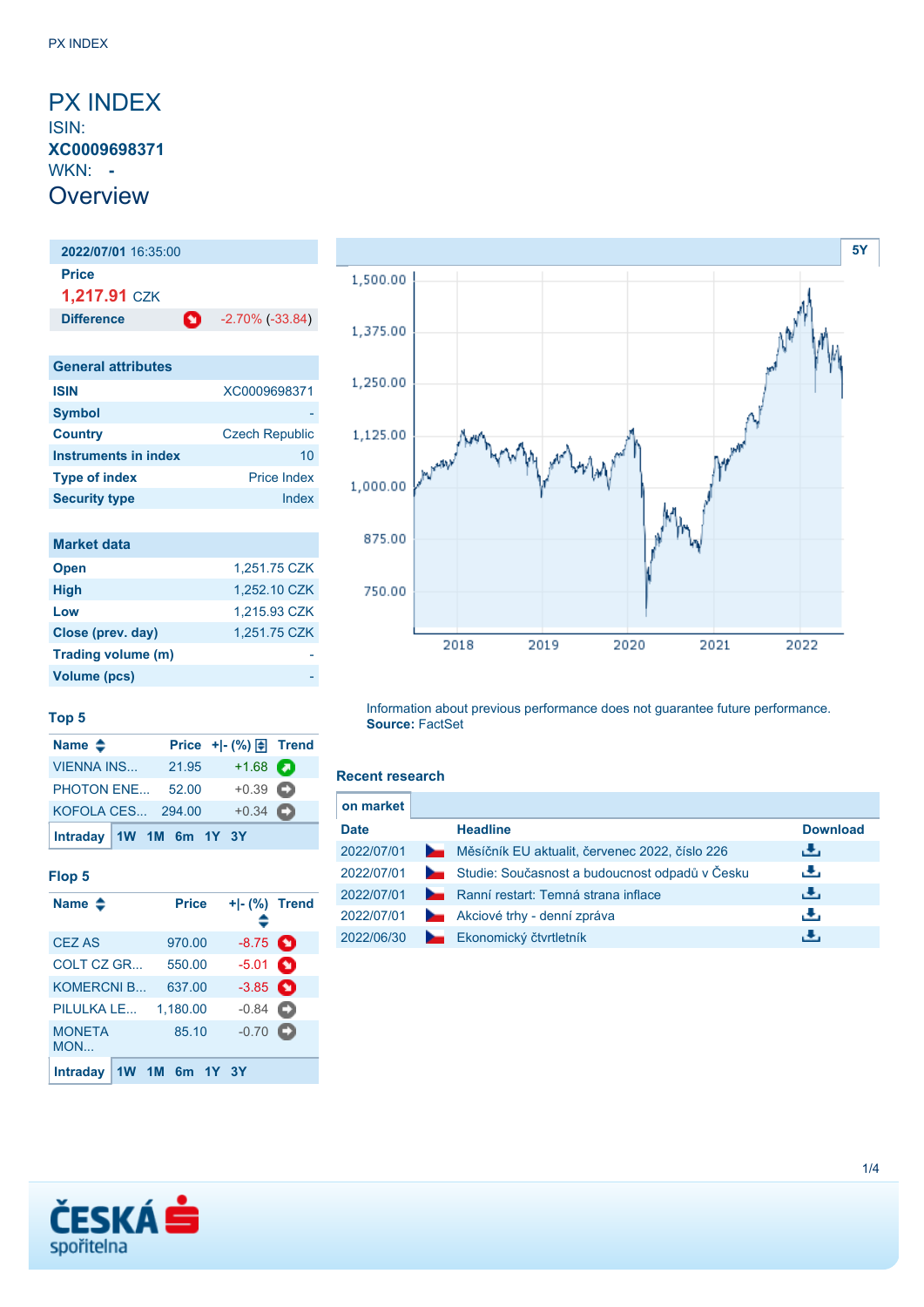| <b>Futures and Options</b> |  |
|----------------------------|--|
| <b>Related Futures</b>     |  |
| <b>Related Options</b>     |  |

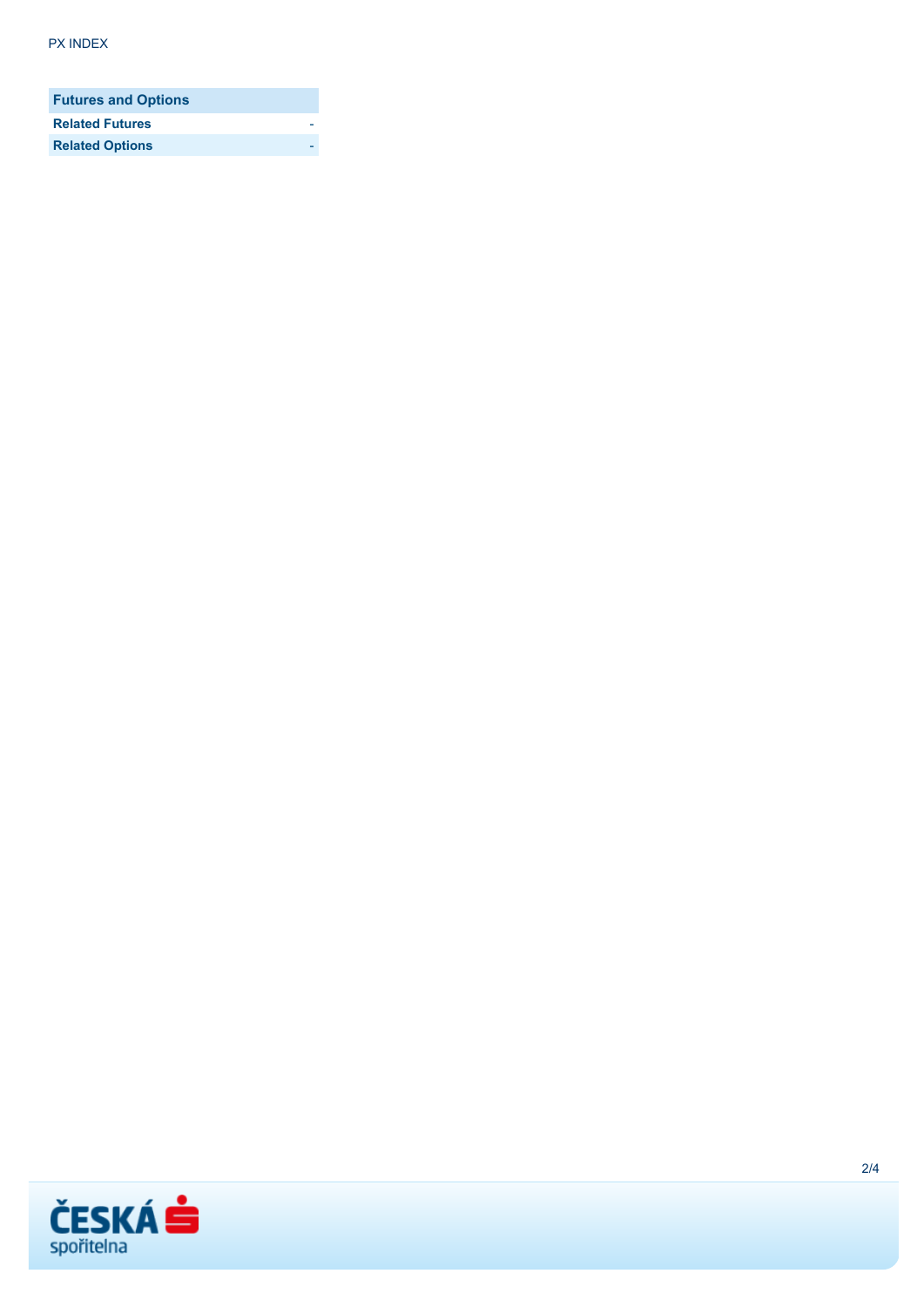## **Details**

**2022/07/01** 16:35:00 **Price**

**1,217.91** CZK

**Difference 1** -2.70% (-33.84)

| <b>General attributes</b> |                       |
|---------------------------|-----------------------|
| <b>ISIN</b>               | XC0009698371          |
| <b>Symbol</b>             |                       |
| <b>Country</b>            | <b>Czech Republic</b> |
| <b>Security type</b>      | Index                 |
| Instruments in index      | 10                    |

| <b>Market data</b> |              |
|--------------------|--------------|
| <b>Open</b>        | 1,251.75 CZK |
| <b>High</b>        | 1,252.10 CZK |
| Low                | 1,215.93 CZK |
| Close (prev. day)  | 1,251.75 CZK |
| Trading volume (m) |              |
| Volume (pcs)       |              |



#### **Performance and Risk**

|                   | 6m        | 1Y       | <b>3Y</b> |
|-------------------|-----------|----------|-----------|
| Perf $(\%)$       | $-14.59%$ | $+6.42%$ | $+17.12%$ |
| Perf (abs.)       | -208.12   | +73.51   | $+178.07$ |
| <b>Beta</b>       |           |          |           |
| <b>Volatility</b> | 22.28     | 17.83    | 19.04     |

Information about previous performance does not guarantee future performance. **Source:** FactSet

| <b>Price data</b>                           |                           |
|---------------------------------------------|---------------------------|
| Ø price 5 days   Ø volume 5 days (pcs.)     | $1,261.14$ CZK $(0)$      |
| Ø price 30 days   Ø volume 30 days (pcs.)   | 1,303.93 CZK (0)          |
| Ø price 100 days   Ø volume 100 days (pcs.) | 1,336.45 CZK (0)          |
| Ø price 250 days   Ø volume 250 days (pcs.) | 1,336.12 CZK (0)          |
| <b>YTD High   date</b>                      | 1,489.76 CZK (2022/02/10) |
| <b>YTD Low   date</b>                       | 1,215.16 CZK (2022/03/07) |
| 52 Weeks High   date                        | 1,489.76 CZK (2022/02/10) |
| 52 Weeks Low   date                         | 1,144.45 CZK (2021/07/02) |